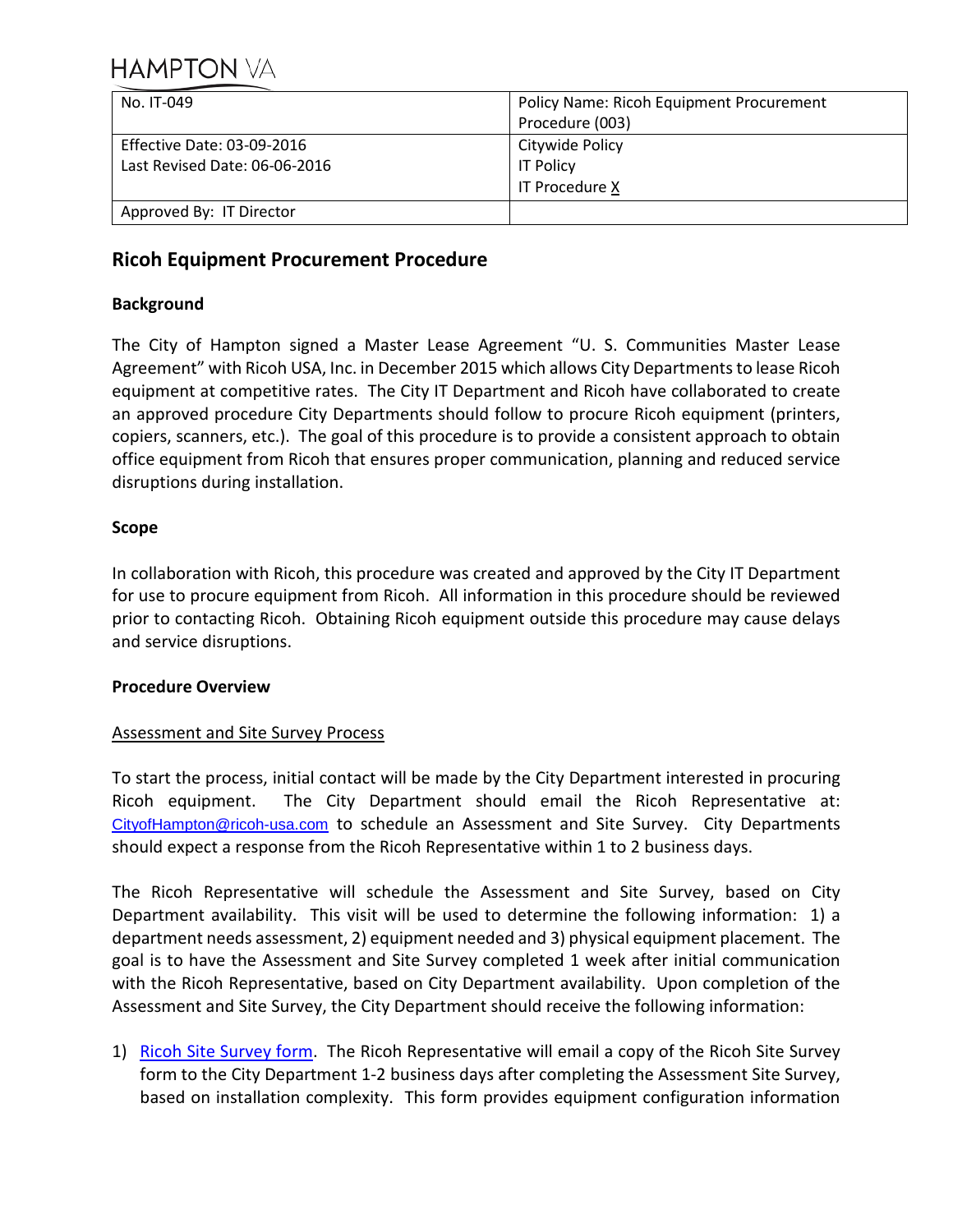needed for installation. The Ricoh Representative will complete most of the information. The remaining information will be completed by the City IT Department.

- 2) Proposal/Quote. The Ricoh Representative will then email the City Department the Proposal/Quote 2-3 business days after completing the Assessment and Site Survey, based on installation complexity. In most cases, the Ricoh Representative will schedule a meeting to discuss the Proposal/Quote since questions may arise.
- 3) Requisition/Purchase Order. When the City Department agrees to the Proposal/Quote, the Ricoh Representative will send the [U.S. Communities Product Schedule](#page-6-0) "Product Schedule" which confirms monthly cost, equipment make/model, etc. The City Department should send a copy of this Product Schedule to the Procurement Department to start the procurement process.

## IT Notification Process

The City Department should forward the Ricoh Site Survey form to the City IT Helpdesk the day it is received by creating an IT Helpdesk Trouble Ticket. Do this by emailing the IT Helpdesk at [helpdesk@hampton.gov](mailto:helpdesk@hampton.gov) and including the following information:

- a. Enter "Ricoh Installation" in the subject line
- b. Copy Ricoh by adding the email address: [CityofHampton@ricoh-usa.com](mailto:CityofHampton@ricoh-usa.com)
- c. Include the following information in the body:
	- i. City Department and department POC
	- ii. A copy of the Ricoh Site Survey form(s).

The Trouble Ticket is an integral part of the process and will be used the following ways:

- 1) Notification to City IT Department. When created, this Trouble Ticket will alert the City IT Department that new Ricoh equipment will be installed on the City Network. The attached Ricoh Site Survey form will provide specific connectivity requirements for device configuration.
- 2) Primary Mode of Communication with Ricoh. The Ricoh Representative should be included on the email when creating the Helpdesk Trouble Ticket. ALL parties will use the Helpdesk Trouble Ticket to communicate updates, status and installation timeframes.
- 3) IT Department Site Survey. In some cases, the City Department may need new network and/or fax drop(s) installed to accommodate the installation of new Ricoh equipment. The IT Department will perform a Site Survey based on requirements identified on the Ricoh Site Survey form.
- 4) Drop Costs If the IT Department determines new network and/or fax drop(s) are needed, a cost estimate will be obtained and forwarded to the City Department for the PO process.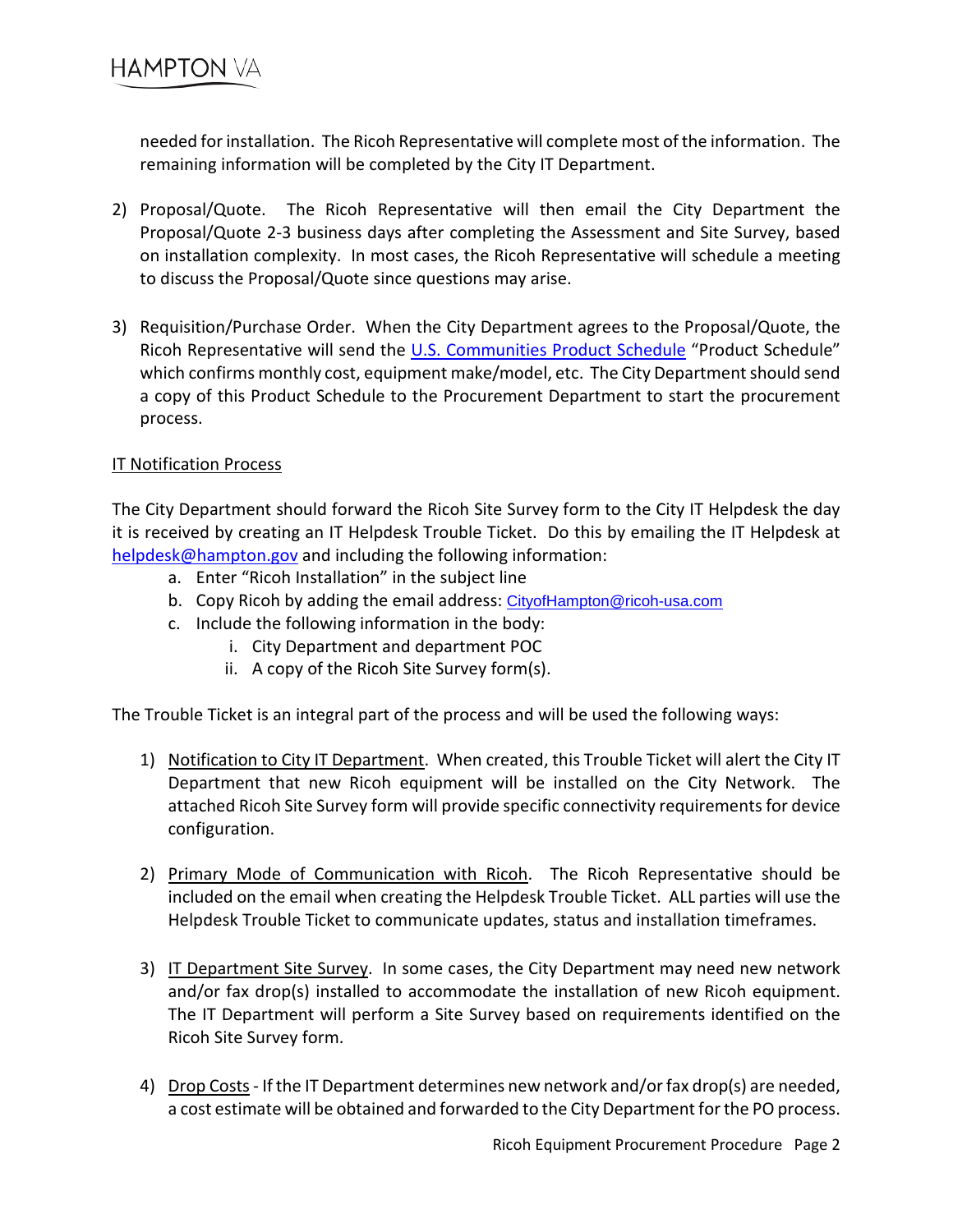NOTE: Obtaining a cost estimate from the Telecommunications Vendor may take a few weeks.

When obtained, the City Department should forward the PO number to the IT Helpdesk (include Ricoh in the email), so drop installation(s) can be scheduled. NOTE: Drop installation(s) may take a few weeks.

NOTE: If the City Department requires new power outlet(s), the City Facilities Department should be contacted directly or by calling 311.

5) Completed Site Survey – The IT Department should send the completed Ricoh Site Survey form back to the Ricoh Representative so it can be used to configure the Ricoh equipment.

### Equipment Order Process

When the PO number has been issued, the City Department should send the *signed* [U.S.](#page-6-0)  [Communities Product Schedule](#page-6-0) *(with the PO number included*) back to the Ricoh Representative so the equipment order process can begin. Only the City Department Head (or their designee) should initial and sign the Product Schedule. The Ricoh Order Process can take between 3 days and 2 weeks since all equipment is built to order.

### Equipment Installation Process

The Ricoh Representative will email both the City Department and the City IT Department three business days prior to installation to confirm installation date and time & to ensure all network configurations and/or drop work will be complete prior to installation. The following Ricoh Representatives will be present during installation:

- 1) The Ricoh Technician, who will: install, configure and test the new Ricoh equipment.
- 2) The Ricoh Sales Representative, who will:
	- o Ensure a positive customer experience.
	- o Provide Basic User Training (*example: Scan to Email*). As part of the Master Lease Agreement, department training is also available 1-2 weeks after installation so City Departments can schedule with the Ricoh Sales Representative at this time.
	- o Discuss the future service and maintenance process.
	- o Present the Delivery Acceptance form for City Department acknowledgement and signature.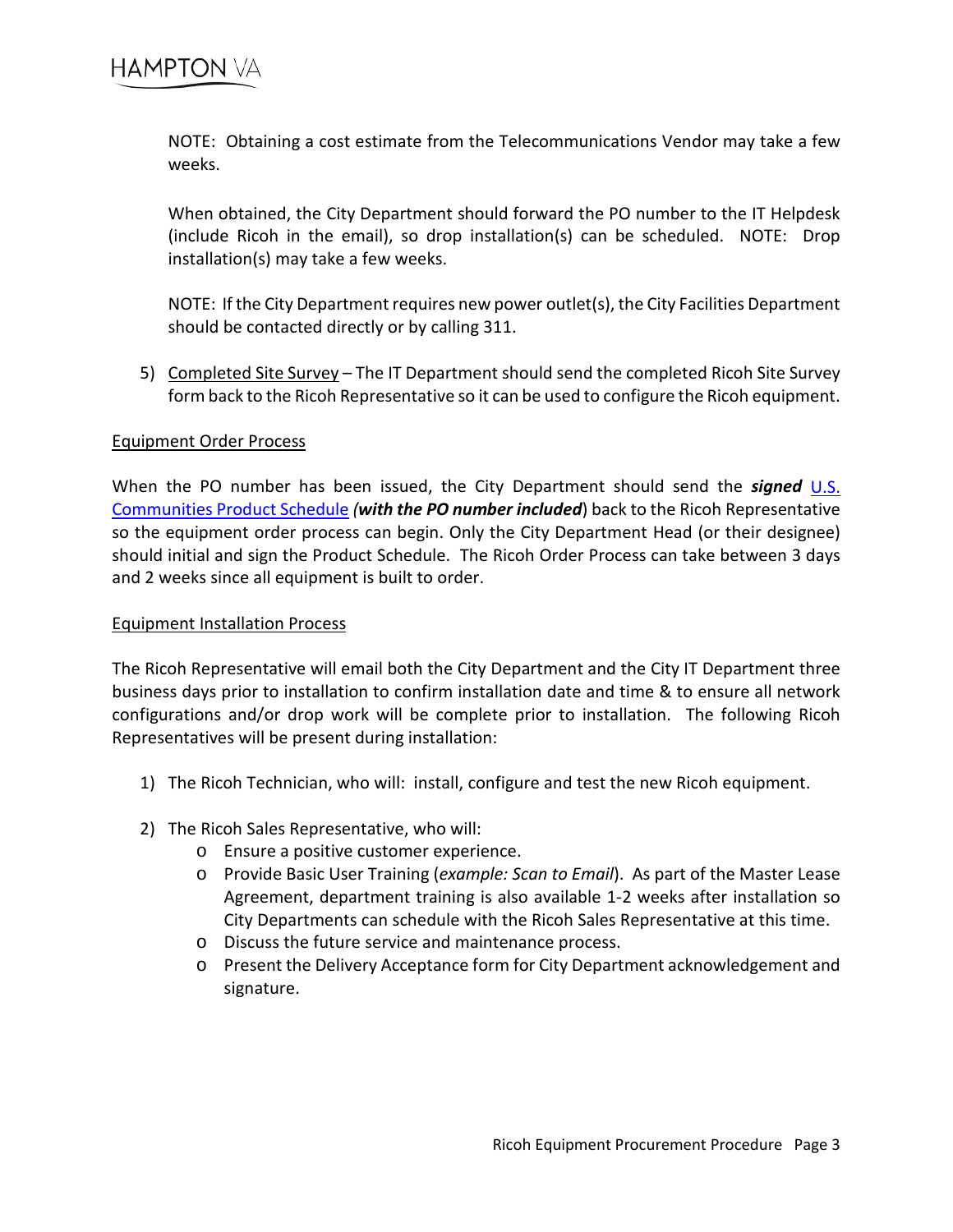### Equipment Removal Process

If existing equipment needs to be moved or removed to make space for new Ricoh equipment (one for one swap), the City Department will be responsible for ensuring this occurs, prior to new equipment installation, by using the following guidelines:

- 1) If the existing equipment *is owned* by the City Department and needs to be *moved*, Ricoh may be able to assist. Please inform the Ricoh Representative during the Assessment and Site Survey to ensure this requirement is captured on the Ricoh Site Survey form. If Ricoh is not able to provide this service, the City Department should contact the Vendor that provides maintenance.
- 2) If the existing equipment *is owned* by the City Department and *disposal is needed*, Ricoh can provide removal and disposal services, if requested, as part of the Master Lease Agreement. An [Equipment Removal/Buyout Authorization](#page-9-0) form should be completed, signed by the City Department Head (or their designee) and sent to the Ricoh Representative along with the signed Product Schedule.
- 3) If the existing equipment *is not owned* by the City Department, the City Department is responsible for contacting the equipment Vendor to either move or remove the existing equipment as per the Maintenance Agreement.

If existing equipment is to be removed, data security should be discussed with the Vendor. Review Ricoh form [Equipment Removal/Buyout Authorization](#page-9-0) for more information.

NOTE: It is at the City Department's discretion to cancel any active Maintenance Agreements. Refer to your Maintenance Agreement Contract and contact the equipment Vendor for information on outstanding payments.

### Service and Maintenance

The City Department should create a *[MyRicoh](https://www.ricoh-usa.com/myricoh.aspx)* account once the Ricoh equipment has been installed. This account will be used to create Ricoh Trouble Tickets and order supplies. Ink is included as part of the Master Lease Agreement and will not need to be purchased.

### **Documentation**

The Ricoh forms included in this document are for informational purposes only. All forms are in PDF format and should be download for completion from the City of Hampton Intranet under Forms/Technology/Ricoh Process. The Ricoh Master Contract is also located on this webpage.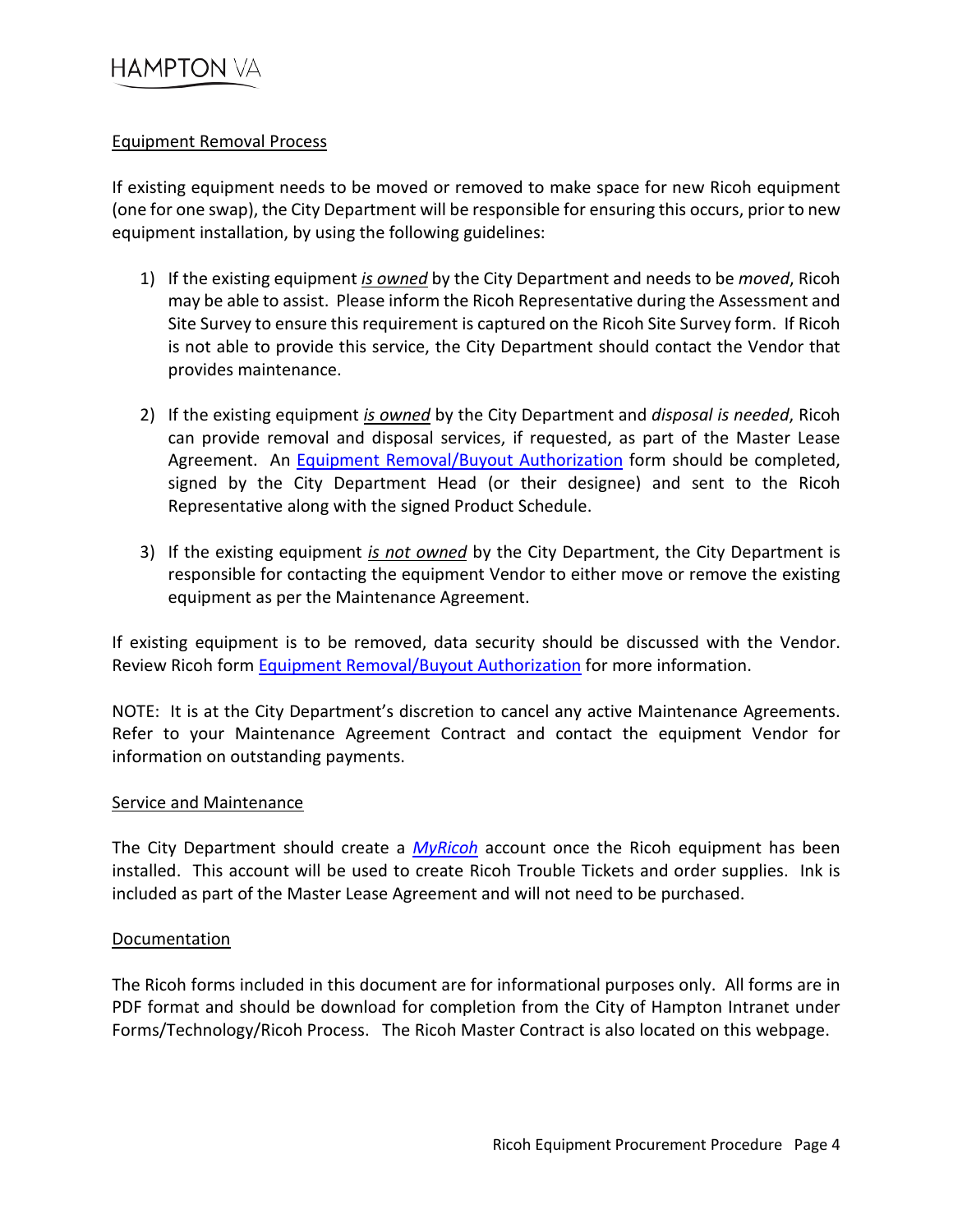## **Ricoh Site Survey Form**

<span id="page-4-0"></span>

| <b>RICOH</b> MFP Configuration Worksheet                                                                                                                                                                                       |  |  |  |  |  |  |
|--------------------------------------------------------------------------------------------------------------------------------------------------------------------------------------------------------------------------------|--|--|--|--|--|--|
|                                                                                                                                                                                                                                |  |  |  |  |  |  |
|                                                                                                                                                                                                                                |  |  |  |  |  |  |
|                                                                                                                                                                                                                                |  |  |  |  |  |  |
|                                                                                                                                                                                                                                |  |  |  |  |  |  |
|                                                                                                                                                                                                                                |  |  |  |  |  |  |
| Installation/Delivery Date: Note: Note: Note: Note: Note: Note: Note: Note: Note: Note: Note: Note: Note: Note: Note: Note: Note: Note: Note: Note: Note: Note: Note: Note: Note: Note: Note: Note: Note: Note: Note: Note: No |  |  |  |  |  |  |

| <b>Item</b>                                                                                                        | Device #1                                        | Device #2                                                                                 |
|--------------------------------------------------------------------------------------------------------------------|--------------------------------------------------|-------------------------------------------------------------------------------------------|
|                                                                                                                    |                                                  | <b>Initial IP Planning Configuration</b>                                                  |
| <b>IP Address</b>                                                                                                  |                                                  |                                                                                           |
| <b>Subnet Mask</b>                                                                                                 |                                                  |                                                                                           |
| Gateway                                                                                                            |                                                  |                                                                                           |
| <b>DNS - Primary</b>                                                                                               |                                                  |                                                                                           |
| <b>DNS - Secondary</b>                                                                                             |                                                  |                                                                                           |
| <b>DNS Domain</b>                                                                                                  | city.hampton.local                               |                                                                                           |
| <b>WINS - Primary</b>                                                                                              |                                                  |                                                                                           |
| <b>WINS - Secondary</b>                                                                                            |                                                  |                                                                                           |
| <b>SNMP</b>                                                                                                        | Set for Read Only access using community: public |                                                                                           |
| <b>Copier Host Name</b><br>(same as print queue name)<br>(Dept / Location Initials and "cpy": ex. HFPCPY2)         |                                                  |                                                                                           |
| <b>Fax Queue Name*</b><br>(Dept /Location initials and "fax": ex. HFPFAX)                                          |                                                  | N/A                                                                                       |
| (PC Local / server name) Print server*                                                                             |                                                  |                                                                                           |
| <b>Device Certificate Created</b>                                                                                  |                                                  | Hostname; IP address; City of Hampton, VA; Hampton; A;<br>USA; set expiration for 5 years |
| <b>LDAP Access</b><br>(If LDAP desired, account and password must<br>beset on delivery by member of the IT staff). | Yes                                              | $\boxtimes$ No                                                                            |
| <b>Netware</b>                                                                                                     | Disabled                                         |                                                                                           |
|                                                                                                                    |                                                  | <b>E-Mail Information</b>                                                                 |
| <b>SMTP Server</b>                                                                                                 | Exch10svr.city.hampton.local                     |                                                                                           |
| Default Sender Address (Turn On)*<br>hostname@hampton.gov                                                          |                                                  |                                                                                           |
|                                                                                                                    |                                                  | <b>Fax Information</b>                                                                    |
| <b>Fax Number</b>                                                                                                  |                                                  |                                                                                           |
| (Provided by Dept) Fax Header                                                                                      |                                                  |                                                                                           |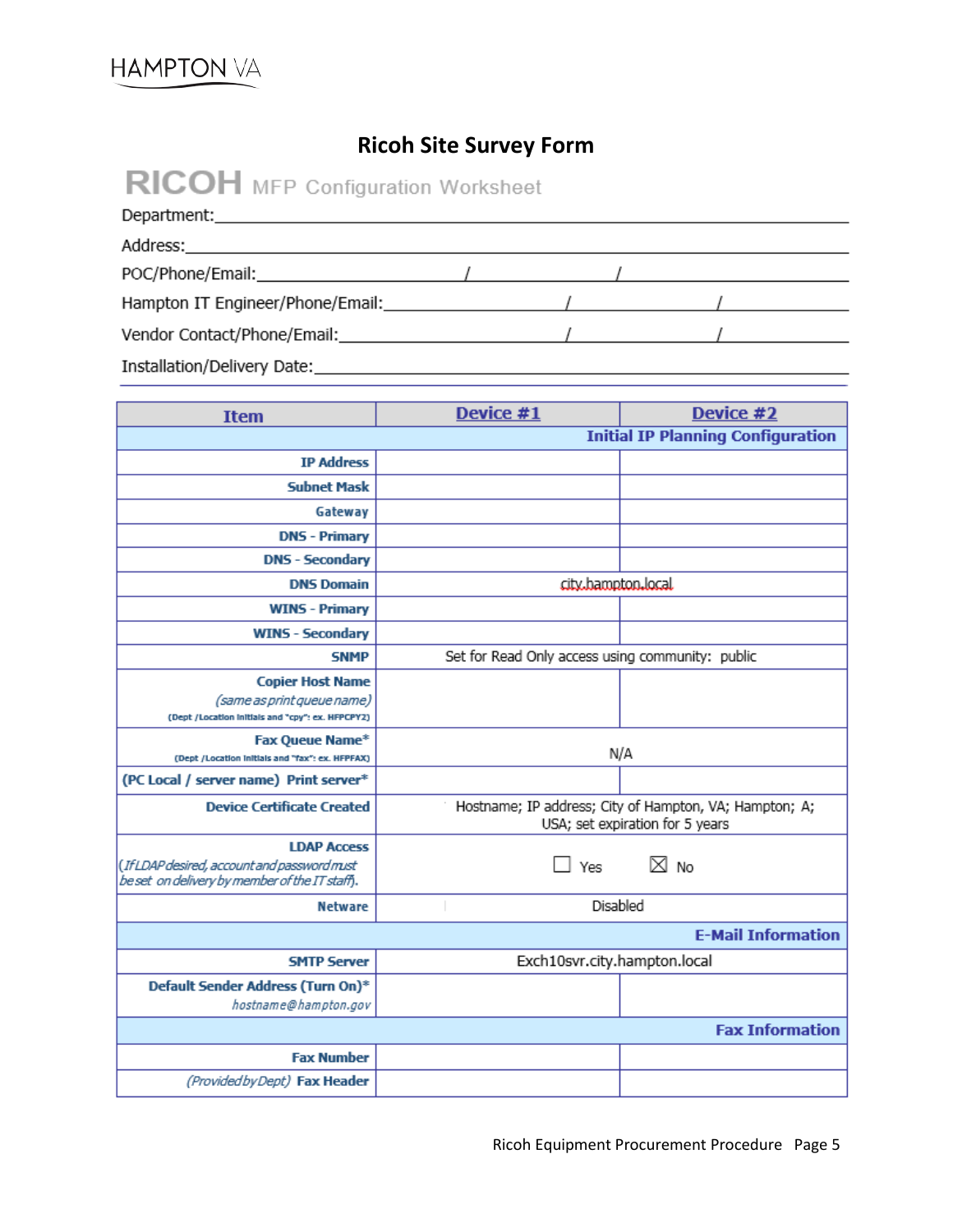## **Ricoh Site Survey Form (con't)**

# RICOH MFP Configuration Worksheet

|                                                                                                                        | Device $#1$ – Installation Information                                                      |
|------------------------------------------------------------------------------------------------------------------------|---------------------------------------------------------------------------------------------|
| <b>Device Status</b><br><b>Physical Installation Location Details</b>                                                  | Replacement $\Box$ Addition $\Box$ Networked $\Box$ Local $\Box$<br>New $\square$<br>Notes: |
| Is a power outlet available?<br>Is a network port available? Is it active?<br>Is a phone port available? Is it active? | $No \Box$ Notes:<br>Yes 凵<br>No $\Box$ Notes:<br>Yes II<br>Yes $\Box$<br>No Li<br>Notes:    |
| <b>System Power Requirements</b>                                                                                       | $\Box$ 120V/15 amp<br>□ 220V/20 amp<br>$\Box$ 120V/20 amp                                   |
| <b>Software Solutions</b>                                                                                              | No $\Box$ Yes $\Box$ Details:                                                               |
| <b>Defaults</b>                                                                                                        | Print: □ Black & White □ Color □ Duplex<br>Copy: □ Black & White □ Color □ Sort             |
|                                                                                                                        | Device #2 - Installation Information                                                        |
| <b>Device Status</b>                                                                                                   | New $\Box$ Replacement $\Box$ Addition $\Box$ Networked $\Box$ Local $\Box$                 |
| <b>Physical Installation Location Details</b>                                                                          | Notes:                                                                                      |
| Is a power outlet available?                                                                                           | Yes □<br>Notes:<br>No Li                                                                    |
| Is a network port available? Is it active?                                                                             | Yes ∐<br>$No \Box$<br>Notes:                                                                |
| Is a phone port available? Is it active?                                                                               | Yes ∐<br>$No \Box$ Notes:                                                                   |
| <b>System Power Requirements</b>                                                                                       | 220V/20 amp<br>$\Box$ 120V/15 amp<br>$\Box$ 120V/20 amp                                     |
| <b>Software Solutions</b>                                                                                              | $No \Box Yes \Box Details:$                                                                 |
| <b>Defaults</b>                                                                                                        | Print: □ Black & White □ Color □ Duplex<br>Copy: □ Black & White □ Color □ Sort             |
|                                                                                                                        | <b>Approvals</b>                                                                            |
| Date Site Survey Submitted (Ricoh)                                                                                     |                                                                                             |
| Date Site Survey Approved (Hampton IT)                                                                                 |                                                                                             |

### Ricoh Sales Rep/Technician/Vendor

Please follow the City of Hampton procedures and email this completed site survey form to the Customer who will then email to helpdesk@hampton.gov.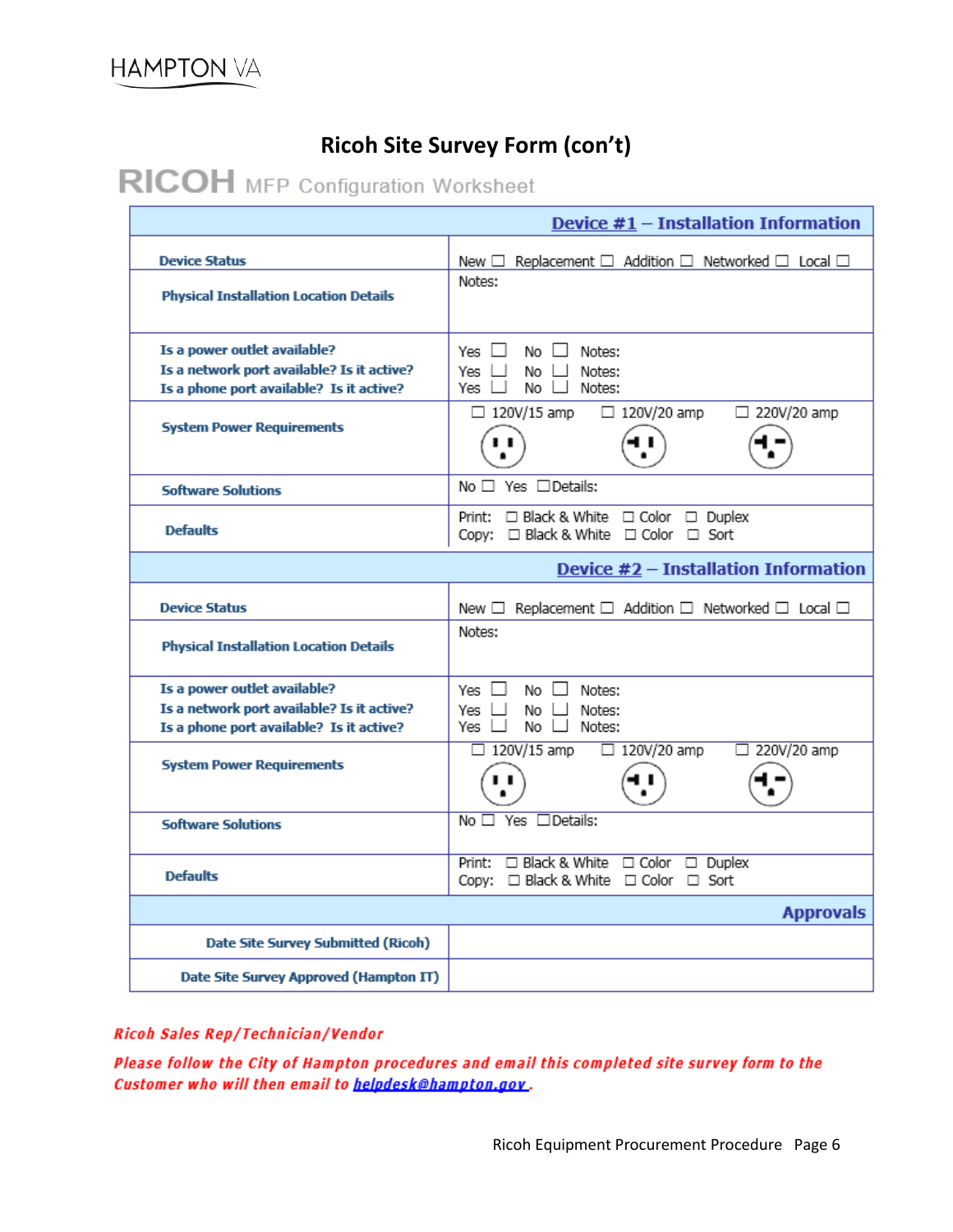## **U.S. Communities Product Schedule**

<span id="page-6-0"></span>Image nagement **U.S. Communities Product Schedule** 



**Product Schedule Number: Master Lease Agreement Number:** 

This Product Schedule (this "Schedule") is between Ricoh USA, Inc. ("we" or "us") and

Schedule constitutes a "Schedule," "Product Schedule," or "Order Agreement," as applicable, under the U.S. Communities Master Lease Agreement (together with any amendments, attachments and addenda thereto, the "Lease Agreement") identified above, between you and . All terms and conditions of the Lease

Agreement are incorporated into this Schedule and made a part hereof. If we are not the lessor under the Lease Agreement, then, solely for purposes of this Schedule, we shall be deemed to be the lessor under the Lease Agreement. It is the intent of the parties that this Schedule be separately enforceable as a complete and independent agreement, independent of all other Schedules to the Lease Agreement.

#### **CUSTOMER INFORMATION**

| Customer (Bill To)                 |        |       |     | <b>Billing Contact Name</b>              |  |                                                      |       |     |
|------------------------------------|--------|-------|-----|------------------------------------------|--|------------------------------------------------------|-------|-----|
| Product Location Address           |        |       |     |                                          |  | Billing Address (If different from location address) |       |     |
| City                               | County | State | Zin | City                                     |  | County                                               | State | Zip |
| -Billing Contact Telephone Number- |        |       |     | <b>Billing Contact Facelmile Number-</b> |  | <b>Billing Contact E-Mail Address</b> .              |       |     |

#### PRODUCT/EOUIPMENT DESCRIPTION ("Product")

| Product Description: Make & Model |
|-----------------------------------|
|                                   |
|                                   |
|                                   |
|                                   |
|                                   |
|                                   |
|                                   |

| Product Description: Make & Model |
|-----------------------------------|
|                                   |
|                                   |
|                                   |
|                                   |
|                                   |
|                                   |
|                                   |
|                                   |

#### **PAYMENT SCHEDULE**



Sales Tax Exempt: TVES (Attach Exemption Certificate) Customer Billing Reference Number (P.O. #, etc.) Addendum(s) attached: VES (check if yes and indicate total number of pages:

#### **TERMS AND CONDITIONS**

1. The first Payment will be due on the Effective Date. If the Lease Agreement uses the terms "Lease Payment" and "Commencement Date" rather than "Payment" and "Effective Date," then, for purposes of this Schedule, the ter

| LSEADD PS-USC-IM 04.15 |  | Ricoh® and the Ricoh Logo are registered trademarks of Ricoh Company, Ltd. |  |
|------------------------|--|----------------------------------------------------------------------------|--|
|------------------------|--|----------------------------------------------------------------------------|--|

Customer Initials<br>Page 1 of 2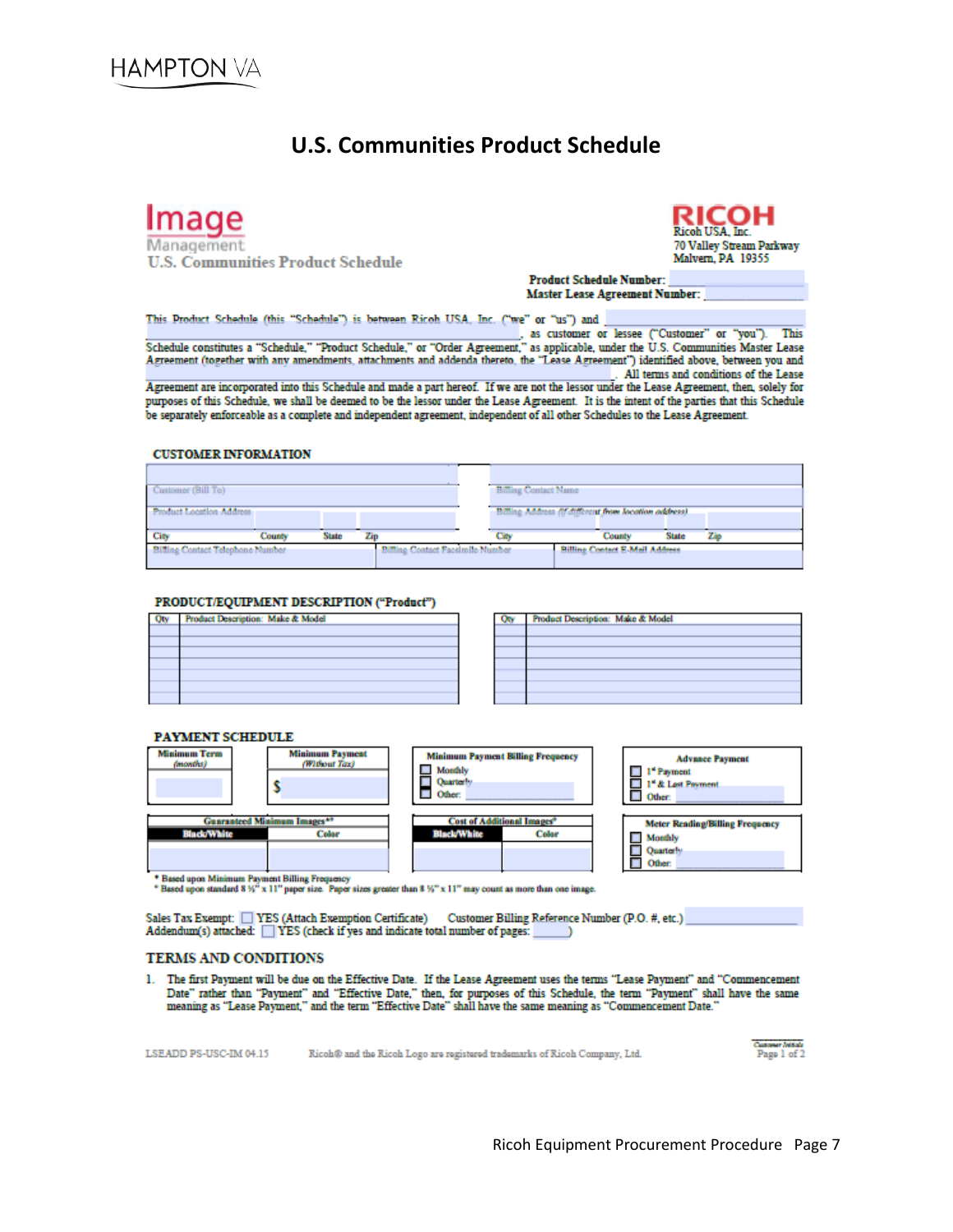## U.S. Communities Product Schedule (con't)

- 2. You, the undersigned Customer, have applied to us to use the above-described Product for lawful commercial (non-consumer) THIS IS AN UNCONDITIONAL, NON-CANCELABLE AGREEMENT FOR THE MINIMUM TERM purposes. THIS IS AN UNCONDITIONAL, NON-CANCELABLE AGREEMENT TON THE MELGEVIL THIS ISLAMIC INDICATED ABOVE, except as otherwise provided in the Lease Agreement, if applicable. If we accept this Schedule, you agree to use the above Product on all the terms hereof, including the terms and conditions on the Lease Agreement. THIS WILL ACKNOWLEDGE THAT YOU HAVE READ AND UNDERSTAND THIS SCHEDULE AND THE LEASE AGREEMENT AND HAVE RECEIVED A COPY OF THIS SCHEDULE AND THE LEASE AGREEMENT. You acknowledge and agree that the Ricoh service commitments included on the "Image Management Commitments" page attached to this Schedule (collectively, the "Commitments") are separate and independent obligations of Ricoh USA, Inc. ("Ricoh") governed solely by the terms set forth on such page. If we assign this Schedule in accordance with the Lease Agreement, the Commitments do not represent obligations of any assignee and are not incorporated herein by reference. You agree that Ricoh alone is the party to provide all such services and is directly responsible to you for all of the Commitments. We are or, if we assign this Schedule in accordance with the Lease Agreement, our assignee will be, the party responsible for financing and billing this Schedule, including, but not limited to, the portion of your payments under this Schedule that reflects consideration owing to Ricoh in respect of its performance of the Commitments. Accordingly, you expressly agree that Ricoh is an intended party beneficiary of your payment obligations hereunder, even if this Schedule is assigned by us in accordance with the Lease Agreement
- 3. Image Charges/Meters: In return for the Minimum Payment, you are entitled to use the number of Guaranteed Minimum Images as specified in the Payment Schedule of this Schedule. The Meter Reading/Billing Frequency is the period of time (monthly, quarterly, etc.) for which the number of images used will be reconciled. If you use more than the Guaranteed Minimum Images during the selected Meter Reading/Billing Frequency period, you will pay additional charges at the applicable Cost of Additional Images as specified in the Payment Schedule of this Schedule for images, black and white and/or color, which exceed the Guaranteed Minimum Images ("Additional Images"). The charge for Additional Images is calculated by multiplying the number of Additional Images by the applicable Cost of Additional Images. The Meter Reading/Billing Frequency may be different than the Minimum Payment Billing Frequency as specified in the Payment Schedule of this Schedule. You will provide us or our designee with the actual meter reading(s) by submitting meter reads electronically via an automated meter read program, or in any other reasonable manner requested by us or our designee from time to time. If such meter reading is not received within seven (7) days of either the end of the Meter Reading/Billing Frequency period or at our request, we may estimate the number of images used. Adjustments for estimated<br>charges for Additional Images will be made upon receipt of actual meter reading(s). Notwithstan pay less than the Minimum Payment.
- 4. Additional Provisions (if any) are:

| <b>CUSTOMER</b>                                         |  |  | Accepted by: RICOH USA, INC.      |  |
|---------------------------------------------------------|--|--|-----------------------------------|--|
| $\tilde{}$<br>By:<br><b>Authorized Signer Signature</b> |  |  | By<br>Authorized Signer Signature |  |
| <b>Printed Name:</b>                                    |  |  | <b>Printed Name</b>               |  |
| Title:<br><b>Date:</b><br>____________                  |  |  | Title:<br>Date                    |  |

THE PERSON SIGNING THIS SCHEDULE ON BEHALF OF THE CUSTOMER REPRESENTS THAT HE/SHE HAS THE AUTHORITY TO DO SO.

Ricoh® and the Ricoh Logo are registered trademarks of Ricoh Company, Ltd.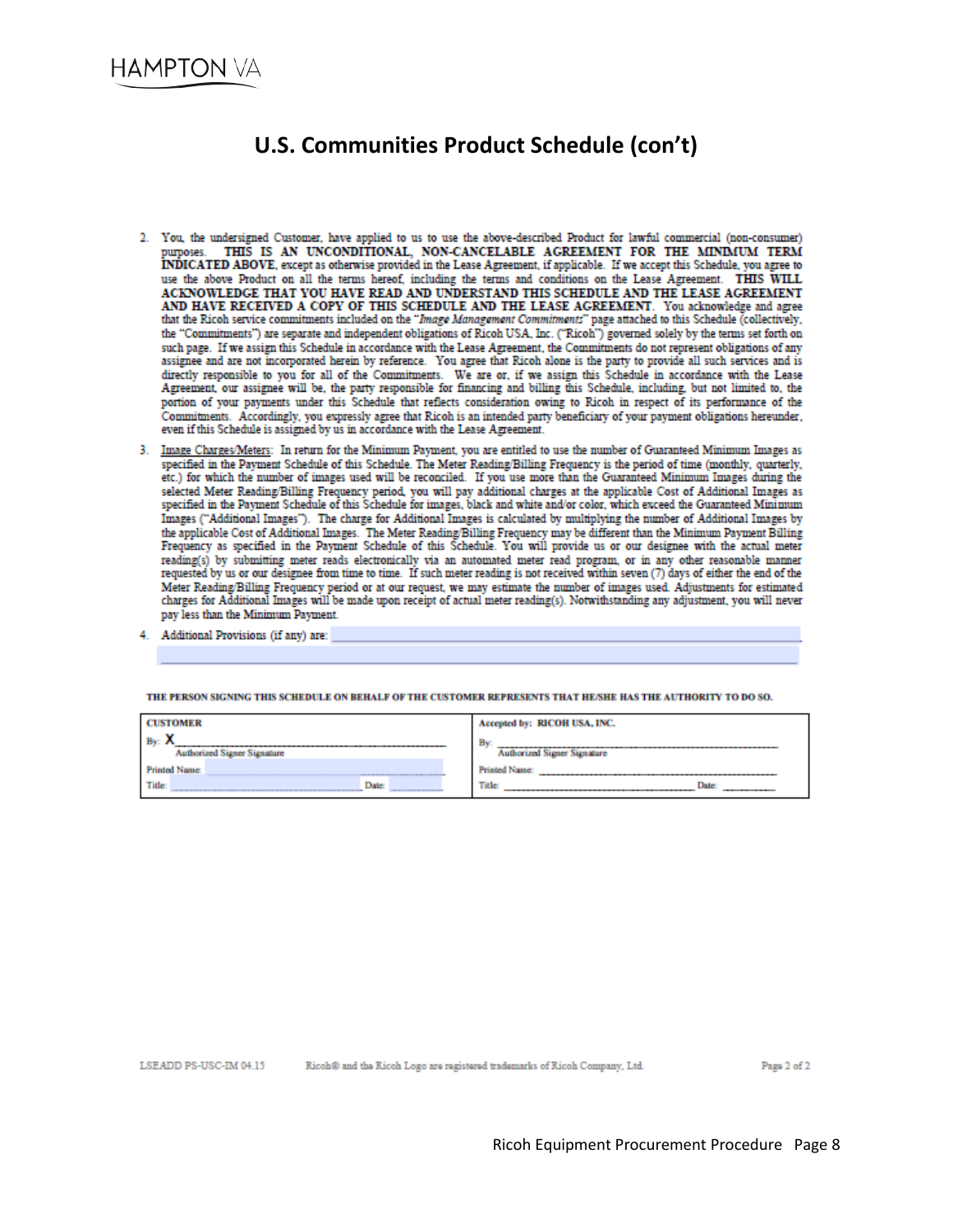## U.S. Communities Product Schedule (con't)



# RICOH <sup>Ricoh USA, Inc.</sup>

Malvern PA 10355

#### **DISOU USA INC.**

MAGE MANAGEMENT COMMITMENTS<br>The below service commitments (collectively, the "Service Commitments") are brought to you by Ricoh USA, Inc., an Ohio corporation having its principal place of business at 70 Valley Stream Park Makern, PA 19355 (FRicold). The words have and hour refer to you, our custome. You agree that Ricoh alone is the party to provide all of the services set forth below and is fully responsible to you. the sustainer, for all of the Service Commitments. Ricch or, if Ricch assigns the Product Schedule is which this page is attached in accordance with the Lease Agreement (as defined in such Product Schedule),<br>Ricch's assigner, Image Management Product Schedule to which these Service Commitments are attached, excluding facsimile machines, single-function and wide-format printers and production units. The Service<br>Commitments are effective on the d ongoing default exists on your part.

#### **TERM PRICE PROTECTION**

The Image Management Minimum Payment and the Cost of Additional Images, as described on the Image Management Product Schedule, will not increase in price during the Minimum Term of the Image Management Product Schedule, unless agreed to in writing and signed by both parties.

#### PRODUCT SERVICE AND SUPPLIES

Ricoh will provide full coverage maintenance services, including replacement parts, drums, labor and all service calls, during Normal Business Hours, "Normal Business Hours" are between 8:00 a.m. and 5:00 p.m., Monday to Friday excluding holdays (ii) New Year's Day; (ii) Memorial Day; (ii) 4th of July; (iv) Labor Day; (v) Thanksglving; (vi) Day after Thanksglving; and (vii) Christmas Day). Ricoh will also provide the supplies required to produce images on the Product covered under the image Management Product Schedule (other than non-metered Product and soft-metered Product). The supplies will be provided according to manuf agreed to by the parties. Optional supply fiems such as paper and transparencies are not included, unless otherwise agreed to by the parties in writing. Changes are based on standard 8.5x11 images. Ricoh reserves the right to assess additional images charges for non-standard images, including 11x17 images.

#### RESPONSE TIME COMMITMENT

Ricoh will provide a one hour (1) phone response to service calls measured from receipt of your call. Ricoh will provide a four (4) business hour response time for all service calls located within a major an area, and an eight (8) business hour average response time for service calls located fifty (50) miles or greater from a Ricoh service center for the term of the image Management Product Schedule, Response time is measured in aggregate for all Product covered by the Image Management Product Schedule.<br>UPTIME PERFORMANCE COMMITMENT

Ricoh will service the Product to be Operational with a quarterly uptime average of 95% during Normal Business Hours, excluding preventative and interim maintenance time. Downtime will begin at the firre you place a service call to Ricoh and will end when the Product is again Operational. You agree to make the Product available to Ricoh for scheduled preventative and interim maintenance. You further agree to give Ricoh advance notice of any critical and specific uptime needs you may have so that Ricoh can schedule with you interim and preventative maintenance in advance of such needs. As used in these w year now avere note of any chus and specie upone news you may neve so wat nuclear sureage wor you memmany preventioner manerainte in such recust.<br>Service Commitments, "Operational" means substantial compliance with manuf

At any time after the expiration of the initial ninety day period of the original term of the image Management Product Schedule to which these Service Commitments relate, Ricoh will, upon your request, review your image volume. If the image volume has moved upward or downward in an amount sufficient for you to consider an alternative plan. Ricoh will present pricing options to conform to a new image volume. If you agree that additional product is required to safety your increased image volume requirements, Ricoh will include the product in the pricing options. The addition of product and/or Increases/decreases to the Guaranteed Minimum Images requires an amendment ("Amendment") to the image Management Product Schedule that must be agreed to and signed by both parties to the Schedule. The term of the Amendment may not be less than the remaining term of the existing image Management Product Schedule but may extend the remaining term of the existing image Management Product Schedule for up to an additional 60 months. Adjustments to the Guaranteed Minimum Images commitment and/or the addition of product may result in a higher or lower minimum payment. Images decreases are limited to 25% of the Guaranteed Minimum Images in effect at the time of Amendment.

#### PRODUCT AND PROFESSIONAL SERVICES UPGRADE OPTION

At any time after the explosion of one-half of the original term of the Image Management Product Schedule to which these Service Commitments relate, you may recomique the Product by adding,<br>exchanging, or upgrading to an i the Schedule, for a term not less than the remaining term of the existing image Management Product Schedule but may, in the case of an Amendment, extend the remaining term of the existing image Management Product Schedule for up to an additional 60 months. The Cost of Additional images and the Minimum Payment of the new image Management Product Schedule will be based on any obligations remeining on the Product, the added product and new image volume commitment. Your Ricoh Account Executive will be pleased to work with you on a Technology Refresh prior to the end of your image Management Product Schedule or Amendment.

#### **PERFORMANCE COMMITMENT**

Ricoh is committed to performing these Service Commitments and agrees to perform its services in a manner consistent with the applicable manufacturer's specifications. Should a Product or an accessory not be able to be maintained in conformance with manufacturer's specifications, Ricoh shall, at its own expense, replace such Product with another unit of the same product designation as that Product and Ricoh shall bear all installation, temportation, removal and rigging changes in connection with the installation of such replacement unit, provided, however that (a) the replacement unit may be a<br>reconditioned or otherwise product of substantially similar or greater capabilities. Ricoh shall re-perform any Services of the complex ce with this warranty and brought to Ricoh's attention in writing within a reasonable time, but in no<br>event more "Quality Assurence" section. Please allow 30 days for resolution.

#### ACCOUNT MANAGEMENT

Your Ricoh sales professional will, upon your request, be pleased to review your product performance metrics on a quarterly basis and at a mutually convenient date and time. Ricoh will, upon your request, be pleased to annually review your business environment and discuss ways in which Ricoh may improve efficiencies and reduce costs relating to your document management processes

ondence relating to the Service Commitments via registered letter to the Quality Assurance Department located at: 3020 Arkwright Road, Macon, GA 31210, Ath: Quality Assurance. lease send all correst The Quality Assurance Department will coordinate resolution of any performance issues concerning the above Service Commitments with your local Filcoh office. To ensure the most timely response please

#### **MISCELLANEOUS**

These Service Commitments do not cover repairs resulting from misuse (including without limitation improper voltage or environment or the use of supplies that do not conform to the manufacture/s specifications), subjective matters (such as color reproduction accuracy) or any other factor beyond the reasonable control of Filcoh. Filcoh and you each admovinelys that these Service Committ<br>represent the entre understa ance with the foregoing is as set forth under the section hereof entitled "Performance Commitment". The Service Commitments made herein are service and/or maintenance warranties and are not product warranties. Except as expressly set forth herein, Ricoh makes no warranties, express or implied, including any implied warranties of merchanitability, fitness for use, or fitness for a particular purpose. Neither party hereito shall be liab the other for any consequential, indrect, purifive or special damages. Customer expressly acknowledges and agrees that, in connection with the security or accessibility of information stored in or recoverable from any Product provided or serviced by Ricoh, Customer is solely responsible for ensuring tis own compliance with legal requirements or obligations to third parties pertaining to data security, retention and protection. These Service Commitments shall be governed according to the laws of the State where your principal place of business or residence is located without regard to its conflicts of law principles. These Service Commitments are not assignable by the Customer. Unless otherwise stated in your implementation Schedule, your Product will ONLY be serviced by a "Ricoh Certified Technician". if any sonware, system support or related connectivity services are included as part of these Service Commitments as determined by Ricoh, Ricoh shall provide any such services at your location set forth in the Product Schedule as applicable, or on a remote basis. You shall provide Ricoh with such access to your facilities, networks and systems as may be reasonably necessary for Ricoh to perform such services. You advouvedge and agree that, in connection with its performance of its obligations under these Service Commitments, Ricoh may place automated meter reading units on imaging devices, Including but not limited to the Product, at your location in order to faciliate the timely and efficient collection of accurate meter read data on a monthly, quarterly or annual basis. Ricoh agrees that such units will be used by Ricoh solely for such purpose. Once trensmitted, all meter read data shall become the sole property of Ricoh and will be utilized for billing purposes.

70 Valley Stream Parkway, Malvern, PA 19355 LSEADD PS-USC-IMC 04.15 Ricoh<sup>®</sup> and the Ricoh Logo are registered trademarks of Ricoh Company, Ltd. **Concessor Juin als** Page 1 of 1